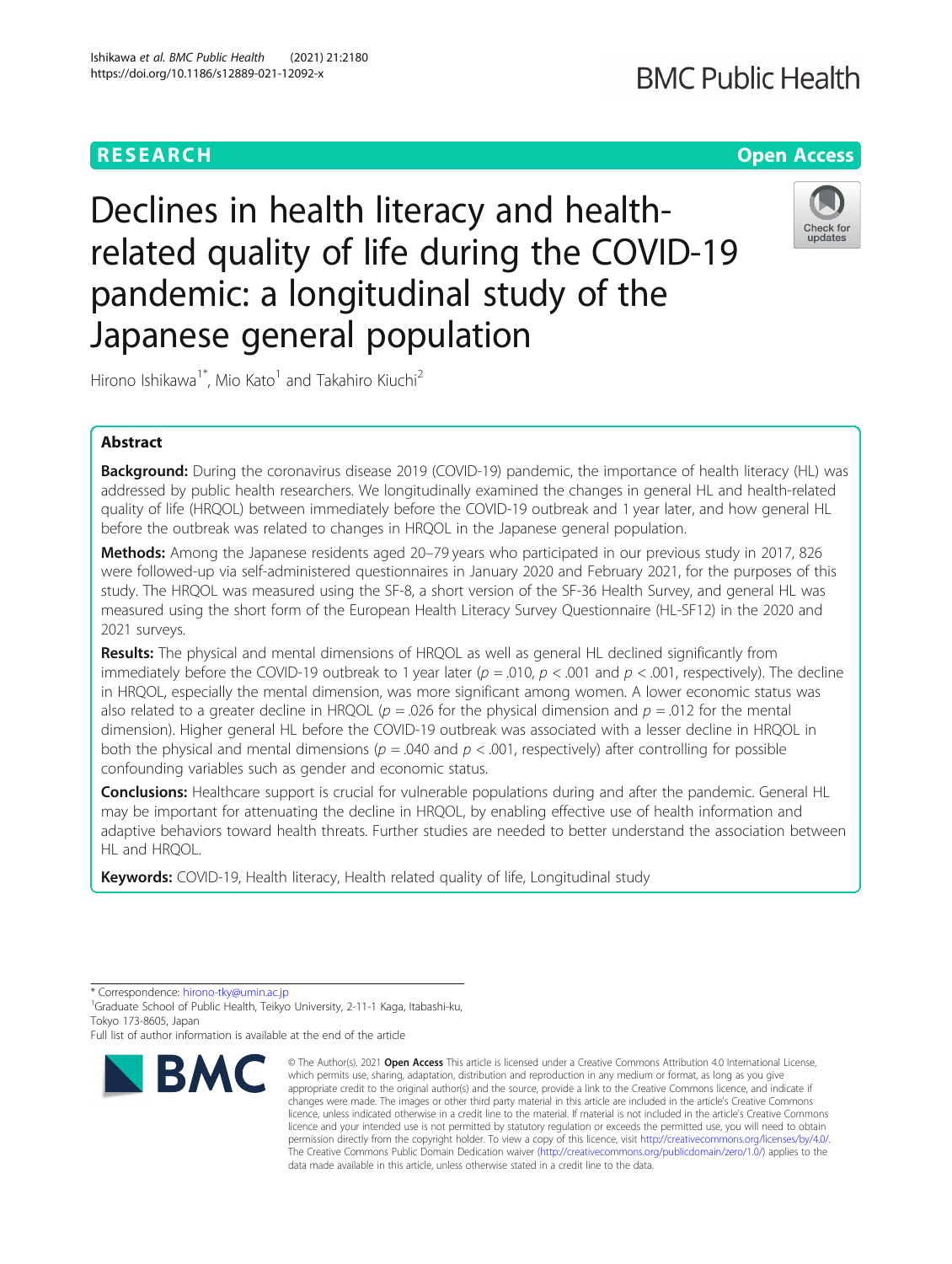#### Background

Since the outbreak of coronavirus disease 2019 (COVID-19), many countries have experienced large-scale societal changes that have had a profound impact on everyday life and behaviors. Governments have introduced substantial restrictions on people's movements, including stay-at-home orders, limitations on gatherings, and the closure of non-essential workplaces. Although this was crucial for preventing the spread of COVID-19, such restrictions have led to severe economic downturns and job insecurity  $[1]$  $[1]$ , which in turn had negative impacts on health and health-related behaviors.

Several large studies in the US and Europe reported a deterioration in mental health and health behaviors between the time before and during the COVID-19 pandemic [\[2](#page-7-0)–[8\]](#page-7-0). Although the declines were observed across sociodemographic groups, some groups exhibited a greater decline in health, such as the young and women [[2,](#page-7-0) [5,](#page-7-0) [7](#page-7-0)]. Also, declines in health-related quality of life (HRQOL) from before to during the pandemic have been reported among adolescents [\[9](#page-7-0)] and cancer patients [\[10](#page-7-0)]. In Japan, the prevalence of depressive symptoms increased among older adults [[11\]](#page-7-0), and physical activity decreased in the general adult population [[12,](#page-7-0) [13\]](#page-7-0). A reduced level of physical activity is associated with depression and anxiety [\[14](#page-7-0)]. Therefore, COVID-19 not only directly affected health but also indirectly impacted HRQOL by mandating changes in social norms and daily life.

During the COVID-19 pandemic, the importance of health literacy (HL) was addressed by public health researchers [[15](#page-7-0)–[22](#page-7-0)]. HL is defined as "people's knowledge, motivation and competences to access, understand, appraise, and apply health information in order to make judgments and take decisions in everyday life concerning healthcare, disease prevention and health promotion to maintain or improve quality of life during the life course [[23\]](#page-7-0)." Research concerning HL in the context of the COVID-19 pandemic is nascent, so there is insufficient information on the relationships of HL with health be-haviors and outcomes [\[24](#page-7-0)]. However, several crosssectional studies have reported that lower HL is associated with confusion regarding COVID-19 [\[25](#page-7-0)] and erroneous beliefs [[26](#page-7-0)–[28](#page-7-0)]. Moreover, and protective behaviors are less frequently adopted in those with lower HL [[27](#page-7-0), [28](#page-7-0)]. In a Japanese study, higher HL was associated with exercise during the COVID-19 state of emergency [[29\]](#page-7-0). Furthermore, studies of healthcare workers have reported that higher HL protects against mental health problems and is associated with higher HRQOL [[30,](#page-7-0) [31\]](#page-7-0). Additionally, a cross-sectional study of outpatients reported that higher HL was associated with a lower likelihood of depression and higher HRQOL [\[32](#page-8-0)], which moderated the negative impact of fear of COVID-

19 on HRQOL [[33\]](#page-8-0). However, no longitudinal study has examined the association of general HL before the COVID-19 pandemic with changes in health status during the pandemic among the general public.

In this study, we longitudinally examined the changes in HRQOL and general HL between 2020 (immediately before the COVID-19 outbreak) and 2021 (1 year later) and how general HL before the outbreak was related to changes in HRQOL in the Japanese general population.

#### **Methods**

#### **Participants**

Figure [1](#page-2-0) shows the timeline of the surveys and the sample of this study. Participants were originally recruited for a survey in 2017 from a pool of Japanese residents obtained from a survey research company database. The survey was designed to investigate HL among the Japanese general population and its relationship with healthrelated behaviors [[34](#page-8-0), [35](#page-8-0)]. During the survey, we collected data from 1002 men and women aged 20–79 years. Respondents who met the inclusion criteria were randomly invited to participate by fax/mail. When enrolling participants from the database, we attempted to match them in terms of gender and age distributions with data from the 2016 national census of the Japanese population. Responses were obtained from potential participants until the target numbers for each gender and age group were met. Individuals who agreed to participate were asked to provide a completed consent form. A set of self-administered questionnaires was mailed to the participants. For the purpose of this study, the participants of the 2017 survey  $(N = 1002)$  were followed up using surveys in early January 2020 ( $N = 876$ ) and again in February 2021 ( $N = 826$ ). The first case of COVID-19 in Japan was confirmed on January 16, 2020. For this study, we used the data of 826 individuals who participated in both the 2020 and 2021 surveys. The response rate for the 2020 survey was 87.4% (876 of 1002), and that for the 2021 survey was 94.3% (826 of 876).

#### Measures

#### Health-related quality of life

The SF-8, a short version of the SF-36 Health Survey, was used to measure HRQOL in the 2020 and 2021 surveys [[36\]](#page-8-0). The SF-8 consists of eight items assessing general health, physical functioning, role limitations due to physical functioning, bodily pain, vitality, social functioning, mental health, and role limitations due to emotional functioning. Two summary scores, the physical component summary (PCS) and mental component summary (MCS) scores, are calculated as the weighted sum of each item's score, transformed into T-scores, and normalized to the Japanese general population (50 points represents the national average value). The PCS and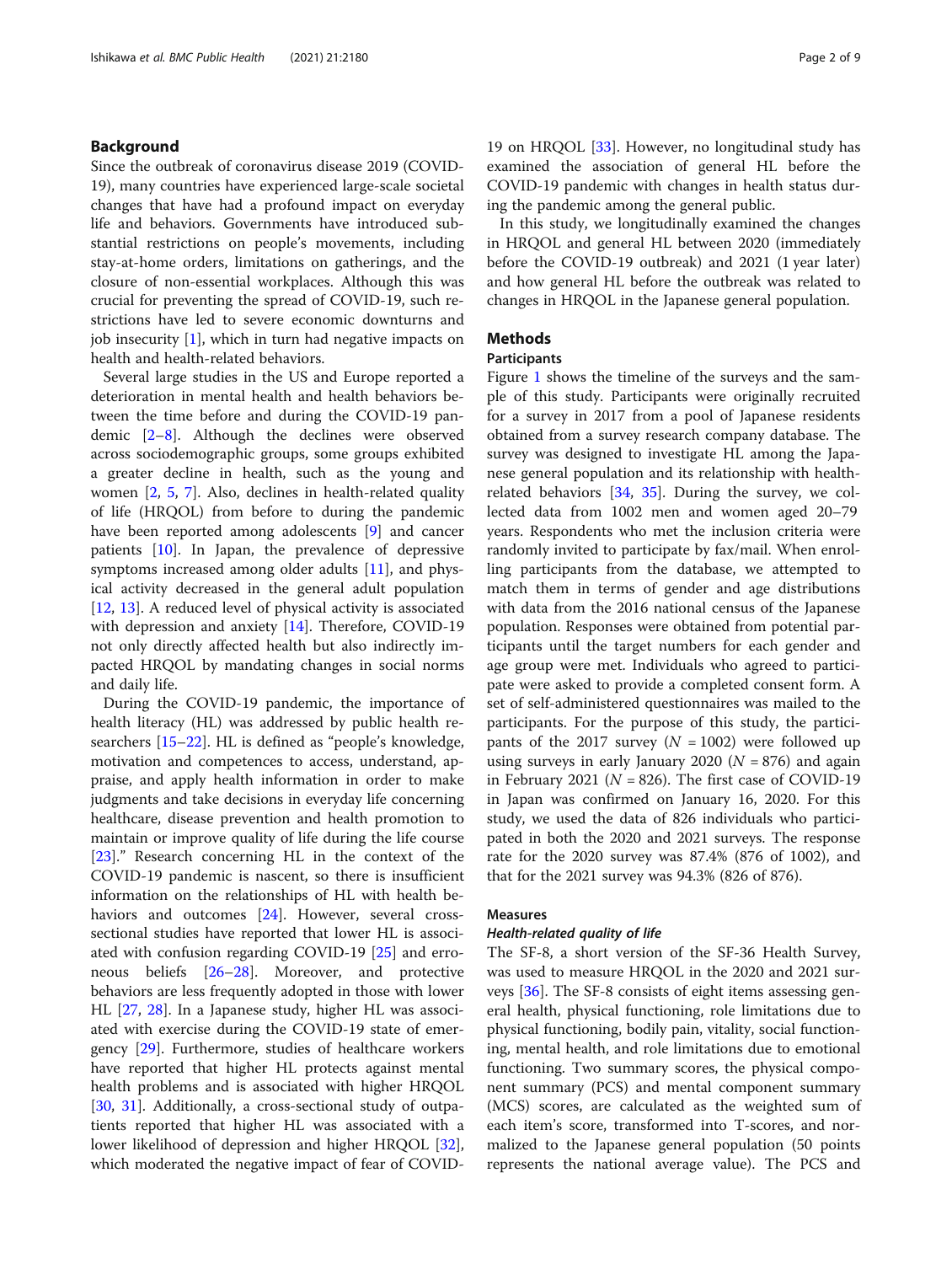<span id="page-2-0"></span>

MCS scores indicate physical and mental functioning, respectively, with higher scores indicating a higher HRQOL.

#### Health literacy

The short form of the European Health Literacy Survey Questionnaire (HL-SF12) was used in this study. The original European Health Literacy Survey Questionnaire (HLS-EU-Q47) was developed to measure HL in the general population [\[37](#page-8-0)] based on a conceptual framework reflecting four information-processing dimensions (i.e., accessing, understanding, appraising, and applying) within three health domains (i.e., health care, disease prevention, and health promotion) [[23](#page-7-0)], and has been validated in a Japanese population [[38](#page-8-0)]. The HL-SF12 consists of 12 items selected from each domain of the HLS-EU-Q47 and has been validated in an Asian general population [\[39](#page-8-0)]. Each item assesses the perceived difficulty of completing a specific health-related task, rated on a four-point Likert scale  $(1 = \text{very difficult}, 2 = \text{diffi-}$ cult,  $3 = \text{easy}$ , and  $4 = \text{very easy}$ ) with a "don't know" option. Responses of "don't know" were treated as missing and not included in the calculations of the participants' index scores [\[38\]](#page-8-0). Using the scores of all 12 items, we constructed a comprehensive general index for HL. Following the original study, a mean-based item raw score was computed for respondents who provided valid responses to at least 80% of the HL questions [[40\]](#page-8-0). The index score was standardized to unified metrics from 0 to 50 using the following formula: (mean - 1)  $\times$  (50/3). Cronbach's alpha for the scale was 0.891 in 2020 and 0.889 in 2021.

#### Sociodemographic data

The following demographic data were obtained as part of both 2020 and 2021 survey: age (years), gender (male or female), educational attainment (junior high school, high school/vocational school, 2-year college, university or higher), self-assessed economic status (rated on a 10 point scale ranging from  $1 =$  lowest to  $10 =$  highest in society), work status (self-employed, full-time employed, part-time employed, and others [including retirees, homemakers, students, and individuals not in a paid job for any reason]), and the presence of a currently treated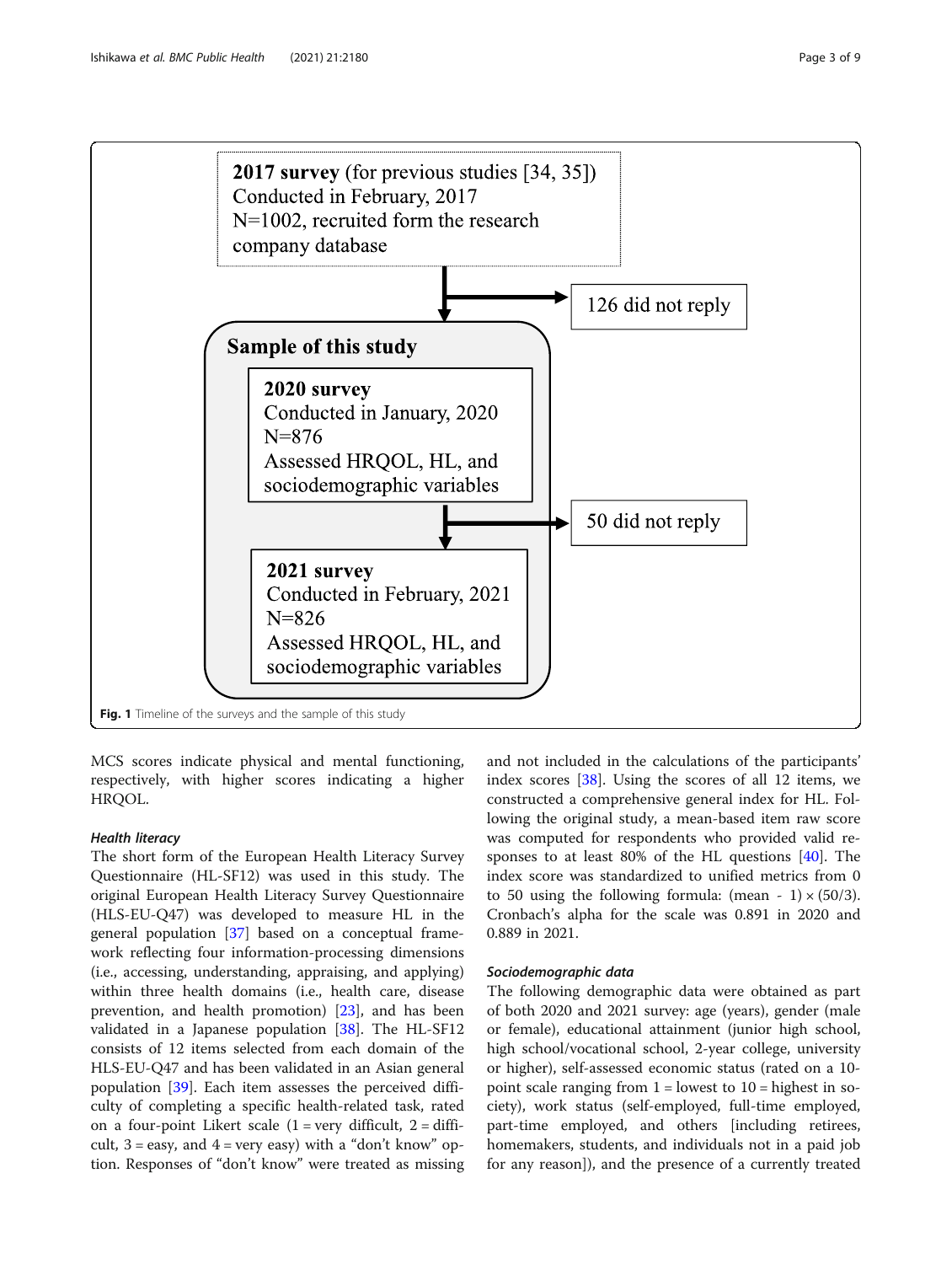disease (i.e. whether participants had a disease being treated during the previous year [yes or no]).

#### Statistical analysis

The changes in HRQOL and HL between 2020 and 2021 were examined using paired t-tests. The changes in HRQOL were calculated by subtracting the HRQOL scores of 2021 from those of 2020. Multiple linear regression analysis controlling for sociodemographic variables and HRQOL in 2020 was performed to examine the relationship between HL in 2020 and changes in HRQOL. The sociodemographic data obtained from the 2021 survey were used because these data were considered to reflect the situation during the first year of the pandemic. In addition to age, gender, and educational attainment, which were typically adjusted for in previous HL studies, other sociodemographic variables correlated with HRQOL or HL in the bivariate analysis ( $p < .20$ ) were included in the regression models. Stratified analyses by gender were also performed. Missing data were deleted list-wise. Data were analyzed using Stata ver. 16.1 (StataCorp, College Station, TX).

#### Results

#### Participants' characteristics and descriptive statistics

Table [1](#page-4-0) summarizes the sociodemographic characteristics of the participants in the 2020 and 2021 surveys. In the 2021 survey, the mean age was 54.6 years (standard deviation  $[SD] = 16.0$  years), and 48.6% were males. Of the 826 participants, 40.3% had graduated from university, and 47.1% were full-time workers, including selfemployed and full-time employed workers. There were 358 individuals (43.3%) who had a disease for which they had received treatment during the past year.

#### Changes in HRQOL and HL between 2020 and 2021

There were significant declines in both dimensions of HRQOL (PCS and MCS) and HL between 2020 and 2021 (Table [2\)](#page-5-0). The mean HL score was  $30.5$  (SD = 8.8) in 2020, which declined to 28.7 (SD = 8.8) in 2021. Although there are no normative data for this scale in the general Japanese population, the mean score for our 2017 survey using the 47-item version of the scale was 29.79  $(SD = 7.41)$  [\[34](#page-8-0)], which was somewhat higher than the  $25.3$  (SD = 8.2) reported in a previous online survey study on the general Japanese population using the same scale  $[38]$  $[38]$ , but still lower than the value of 33.78 (SD = 7.95) reported by a previous European study [[40\]](#page-8-0).

When stratified by gender, the declines in the PCS and MCS scores were statistically significant only among females. By contrast, HL declined significantly for both men and women.

#### Factors related to the decline in HRQOL

As shown in Table [3](#page-5-0), those with higher HL in 2020 had a significantly smaller decline in score for the physical dimension of HRQOL (PCS) than those with lower HL. A lower economic status and the presence of a disease under treatment were associated with a greater decline. When stratified by gender, HL in 2020 had a significant association with the PCS score only among women.

Similarly, HL in 2020 was significantly associated with a decline in the score for the mental dimension of HRQOL (MCS) (Table [4\)](#page-6-0). The decline was greater for women, those of lower economic status, and those with a disease under treatment. When stratified by gender, the relationship between HL in 2020 and a decline in MCS score was more evident among men, and working full-time was related to a greater decline in the MCS score among women.

#### **Discussion**

This study longitudinally examined the changes in HRQOL and general HL between immediately before the COVID-19 outbreak and 1 year later, and how HL before the outbreak was related to changes in HRQOL in the Japanese general population.

Overall, scores for the physical and mental dimensions of HRQOL declined significantly from immediately before the COVID-19 outbreak to 1 year later. The findings are generally consistent with previous studies in Western countries that reported deterioration in mental health and well-being [[2,](#page-7-0) [4](#page-7-0)–[7\]](#page-7-0). A previous study also reported that loneliness was associated with a higher incidence of suicidal ideation during the COVID-19 pandemic [\[41](#page-8-0)]. In Japan, unlike some US states and European countries, strong legal restrictions such as a complete "lockdown" have not been enacted thus far. Instead, the government repeatedly declared a state of emergency and imposed a voluntary stay-at-home order, except for essential tasks. Nevertheless, previous studies on the Japanese population have reported increased mental health problems [[11,](#page-7-0) [42\]](#page-8-0) and decreased physical activity and perceived physical fitness [[12,](#page-7-0) [13](#page-7-0)]. Our findings are in line with these reports.

Further, the decline in HRQOL, especially the mental dimension, was more significant among women, consistent with previous reports [\[2](#page-7-0), [5,](#page-7-0) [7\]](#page-7-0). Women may experience a disproportional burden of the economic shock associated with COVID-19, greater increases in childcare responsibilities and interruptions to paid work, and more job loss [[5\]](#page-7-0). Although the COVID-19 pandemic's effects on employment have been less severe in Japan compared to Western countries, the employment of non-regular employees and young people has declined [\[43\]](#page-8-0). Female employment is suggested to be affected more than male employment, because women make up a large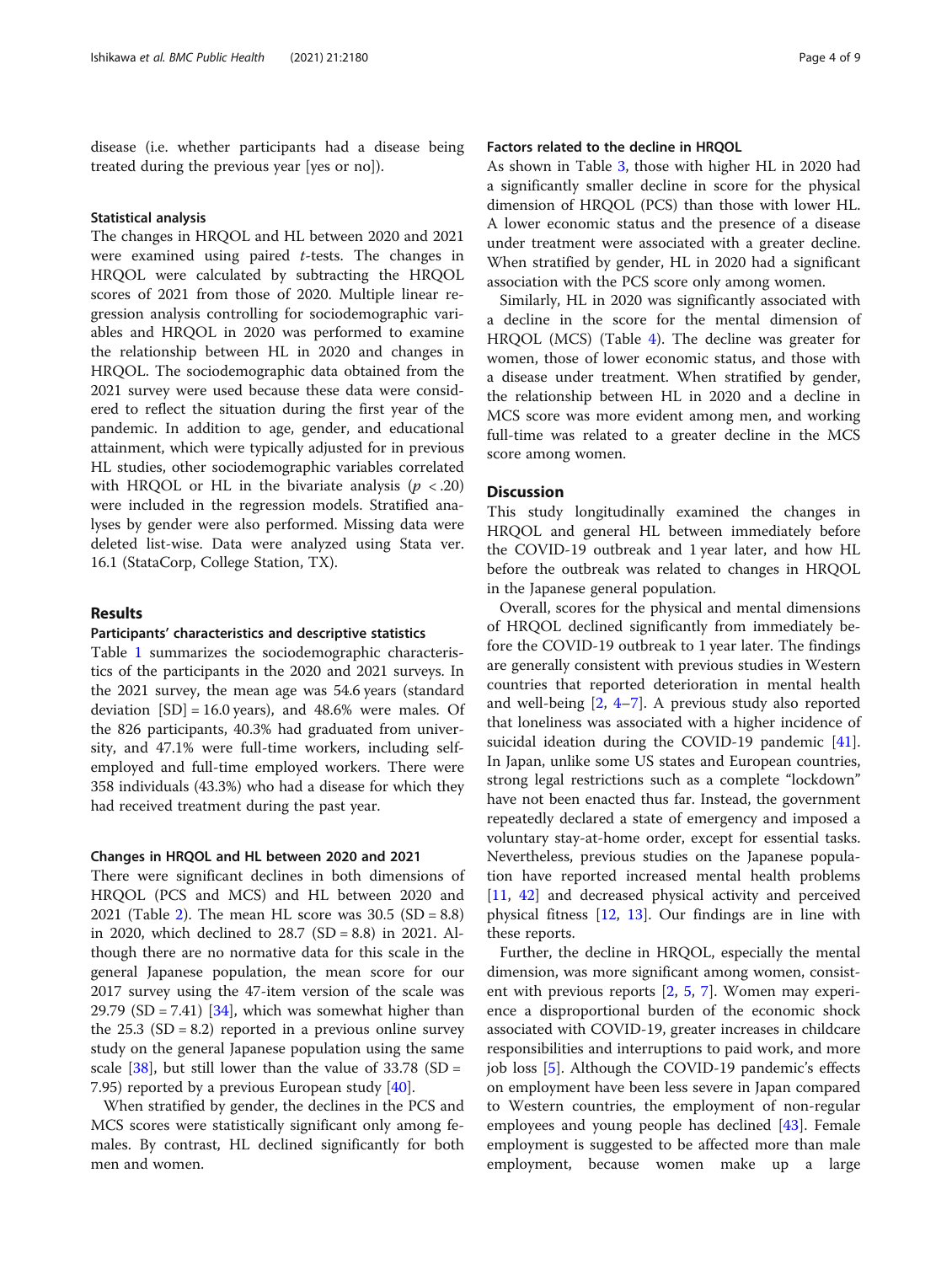#### <span id="page-4-0"></span>Table 1 The characteristics of the study participants

|                                         | 2020           |      | 2021           |         |
|-----------------------------------------|----------------|------|----------------|---------|
|                                         | N              | $\%$ | ${\sf N}$      | $\%$    |
| Age                                     |                |      |                |         |
| $20 - 29$                               | 80             | 9.7  | 67             | 8.1     |
| $30 - 39$                               | 110            | 13.3 | 109            | 13.2    |
| $40 - 49$                               | 140            | 17.0 | 126            | 15.3    |
| $50 - 59$                               | 178            | 21.6 | 187            | 22.6    |
| $60 - 69$                               | 151            | 18.3 | 146            | 17.7    |
| $70-$                                   | 167            | 20.2 | 191            | 23.1    |
| Mean (SD)                               | 53.4           | 16.0 | 54.6           | 16.0    |
| Gender                                  |                |      |                |         |
| Male                                    | 401            | 48.6 | 401            | 48.6    |
| Female                                  | 425            | 51.5 | 425            | 51.5    |
| Educational attainment                  |                |      |                |         |
| Junior high school                      | 30             | 3.6  | 30             | 3.6     |
| High school/Vocational school           | 348            | 42.1 | 348            | 42.1    |
| 2-year college                          | 115            | 13.9 | 115            | 13.9    |
| University or higher                    | 333            | 40.3 | 333            | 40.3    |
| Self-assessed economic status           |                |      |                |         |
| $Low:1-3$                               | 139            | 16.8 | 139            | 16.8    |
| Middle low: 4-5                         | 354            | 42.9 | 337            | 40.8    |
| Middle high: 6-7                        | 292            | 35.4 | 301            | 36.4    |
| High: 8-10                              | 39             | 4.7  | 45             | 5.5     |
| missing                                 | $\overline{2}$ | 0.2  | $\overline{4}$ | $0.5\,$ |
| Work status                             |                |      |                |         |
| Self-employed                           | 78             | 9.4  | 84             | 10.2    |
| Full-time employed                      | 320            | 38.7 | 305            | 36.9    |
| Part-time employed                      | 148            | 17.9 | 154            | 18.6    |
| Others                                  | 278            | 33.7 | 281            | 34.1    |
| missing                                 | $\overline{2}$ | 0.2  | $\overline{2}$ | 0.2     |
| Presence of a currently treated disease |                |      |                |         |
| Yes                                     | 358            | 43.3 | 358            | 43.3    |
| No                                      | 442            | 53.5 | 456            | 55.2    |
| missing                                 | 26             | 3.2  | 12             | $1.5\,$ |

proportion of employment in industries involving interpersonal services, such as the food service and accommodation sectors, and many of those are engaged in non-regular employment [[44\]](#page-8-0). In addition, among women, working full-time was associated with a greater decline in the score for the mental dimension of HRQOL. This may reflect difficulties in balancing work and family resulting from school closures and remote work during the pandemic. Mental health support for vulnerable populations such as women and those with a lower economic status is thus crucial during and after the pandemic.

Notably, the decline in HRQOL was greater in those with a disease currently being treated, possibly due to the challenges associated with managing a chronic condition during the pandemic. People with certain underlying medical conditions are at increased risk of serious illness from COVID-19. Previous studies reported that patients with chronic diseases reduced their number of medical visits during the pandemic, partly because of the fear of getting infected with COVID-19 at medical institutions [[45,](#page-8-0) [46](#page-8-0)]. To reduce the increase in non-COVID-19-related morbidity and mortality, it is critical to encourage patients with chronic diseases to continue to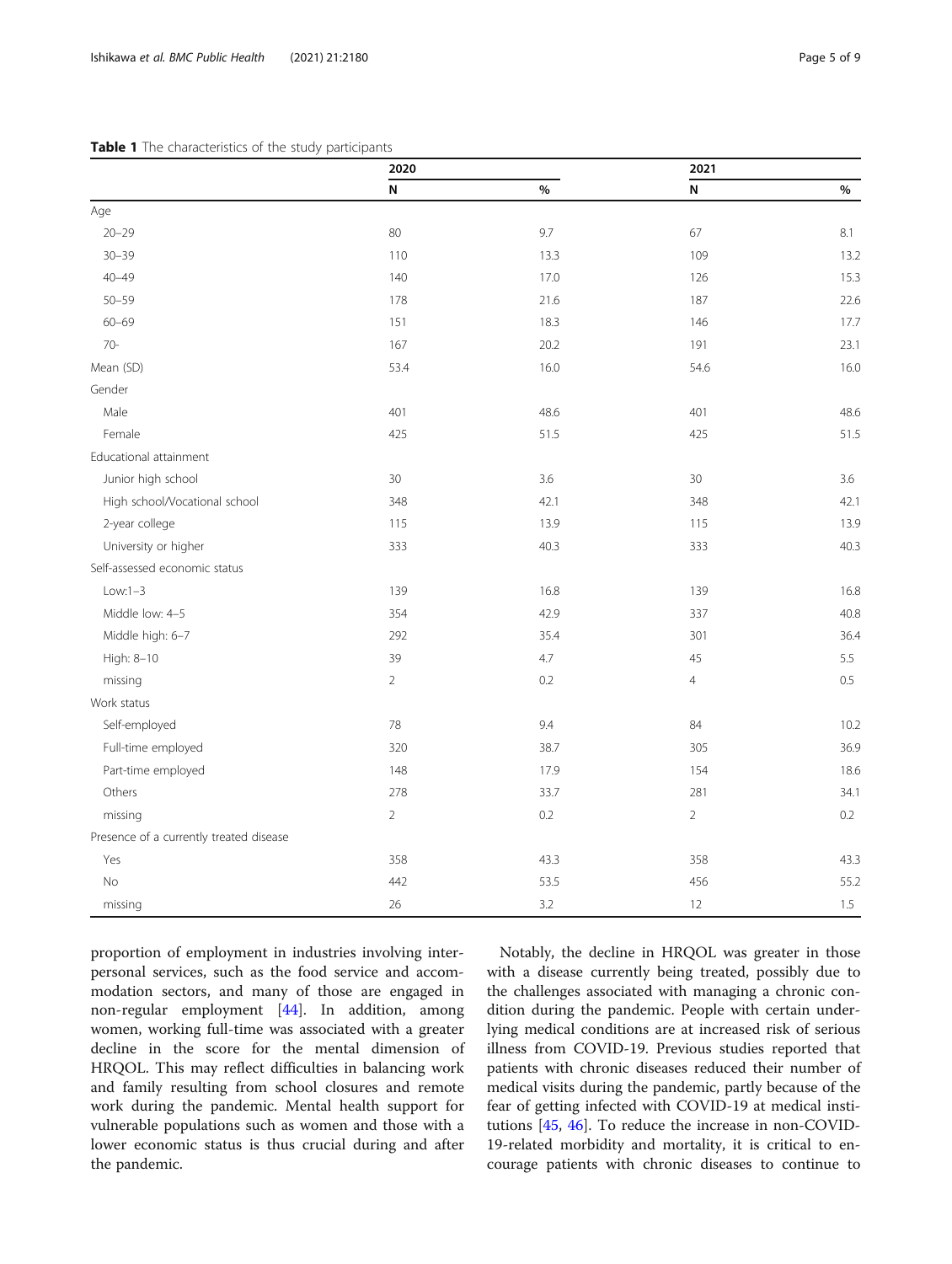|                        | N   | 2020  |      | 2021  |      | Change 2021-2020 |      |                    |
|------------------------|-----|-------|------|-------|------|------------------|------|--------------------|
|                        |     | Mean  | SD   | Mean  | SD   | Mean             | SD   | $p$ -value $^{1)}$ |
| HRQOL-physical         | 817 | 44.83 | 7.13 | 44.15 | 7.38 | $-0.68$          | 7.58 | 0.010              |
| male                   | 399 | 45.18 | 6.75 | 44.62 | 6.89 | $-0.56$          | 6.94 | 0.107              |
| female                 | 418 | 44.50 | 7.48 | 43.70 | 7.80 | $-0.80$          | 8.15 | 0.045              |
| <b>HROOL-mental</b>    | 817 | 49.72 | 7.14 | 48.63 | 7.84 | $-1.09$          | 7.49 | < .001             |
| male                   | 399 | 49.82 | 7.08 | 49.33 | 7.53 | $-0.48$          | 7.06 | 0.172              |
| female                 | 418 | 49.62 | 7.21 | 47.96 | 8.08 | $-1.66$          | 7.84 | < .001             |
| <b>Health literacy</b> | 730 | 30.53 | 8.80 | 28.75 | 8.82 | $-1.78$          | 6.62 | < .001             |
| male                   | 351 | 29.85 | 9.08 | 28.03 | 9.09 | $-1.83$          | 6.71 | < .001             |
| female                 | 379 | 31.16 | 8.49 | 29.41 | 8.52 | $-1.74$          | 6.55 | < .001             |

<span id="page-5-0"></span>Table 2 Changes in HRQOL and HL between 2020 and 2021

<sup>1)</sup> Paired t-test for changes between 2020 and 2021

receive care, and to develop healthcare services to support them, including those delivered by telephone or online.

General HL also declined significantly. HL is mediated by organizational structures and the availability of resources that enable people to access, understand, appraise, and use information and services in ways that promote and maintain good health for themselves and those around them [\[47](#page-8-0)]. In particular, the measure of HL used in this study is designed to measure the subjective manageability of health-related tasks, focusing on both individuals and underlying circumstances in which health-related tasks are performed [[40](#page-8-0), [48\]](#page-8-0). The lower score in 2021 may reflect difficulties in obtaining and understanding adequate information in the context of COVID-19, where many problems in health communication has emerged. During the pandemic, false or contradictory information spread rapidly via social media and other Internet outlets, and the "infodemic" (the global epidemic of misinformation) has posed a serious

Table 3 Factors related to the decline in HRQOL-physical by gender

problem for public health [[49\]](#page-8-0). Although governments and health authorities have provided information on the risk of COVID-19 and how to prevent contracting or spreading the infection, there has been concern that educational materials and websites on COVID-19 provide information at a readability level far exceeding that recommended for patient information [[50,](#page-8-0) [51](#page-8-0)].

Higher general HL before the COVID-19 outbreak was associated with less decline in HRQOL. This is consistent with previous cross-sectional studies suggesting that higher HL was associated with a lower likelihood of mental problems and higher HRQOL [[30](#page-7-0)–[32](#page-8-0)]. As discussed above, HL is considered to play an important role in the acquisition, understanding, and use of information, which might have prompted the adoption of adaptive behaviors toward health threats [\[25](#page-7-0)–[28\]](#page-7-0), and moderated the negative impact of fear of COVID-19 on HRQOL [\[33\]](#page-8-0). In addition, as to the physical dimension, those with higher HL might have engaged in more health-promoting activities during the pandemic to

|                        | Total $(N = 749)$ |                               |        | Male $(N = 363)$             |          | Female $(N = 386)$           |  |
|------------------------|-------------------|-------------------------------|--------|------------------------------|----------|------------------------------|--|
|                        | В                 | 95% CI                        | В      | 95% CI                       | B        | 95% CI                       |  |
| Age                    | 0.006             | $(-0.029$ to $0.042)$         | 0.032  | (-0.016 to 0.079)            | $-0.024$ | $(-0.078 \text{ to } 0.030)$ |  |
| Gender                 | $-0.392$          | (– 1.466 to 0.683)            |        |                              |          |                              |  |
| <b>Education</b>       | $-0.109$          | $(-0.607)$ to 0.389)          | 0.084  | $(-0.533$ to $0.700)$        | $-0.457$ | $(-1.282$ to 0.368)          |  |
| Economic status        | 0.358             | $(0.043 \text{ to } 0.672)$   | 0.164  | $(-0.245 \text{ to } 0.573)$ | 0.527    | $(0.045 \text{ to } 1.010)$  |  |
| Having a disease       | $-1.602$          | $(-2.685$ to $-0.520)$        | 0.183  | $(-3.234$ to $-0.372)$       | $-1.297$ | $(-2.932$ to $0.338)$        |  |
| Full-time worker       | 1.053             | $(-0.102 \text{ to } 2.209)$  | 1.665  | $(0.124$ to 3.206)           | 0.319    | $(-1.436 \text{ to } 2.075)$ |  |
| HRQOL-physical at 2020 | $-0.594$          | $(-0.663$ to $-0.524)$        | 0.564  | $(-0.661$ to $-0.466)$       | $-0.616$ | $(-0.716$ to $-0.515)$       |  |
| HL at 2020             | 0.057             | $(0.003 \text{ to } 0.112)$   | 0.028  | $(-0.042 \text{ to } 0.098)$ | 0.092    | $(0.007 \text{ to } 0.177)$  |  |
| (constant)             | 23.327            | $(18.448 \text{ to } 28.205)$ | 21.102 | $(15.231$ to $26.972)$       | 24.155   | (17.707 to 30.603)           |  |
| Adjusted R-squared     | 0.270             |                               | 0.259  |                              | 0.278    |                              |  |

Multiple linear regression analysis was used. Significant differences are printed in bold ( $p < 0.05$ )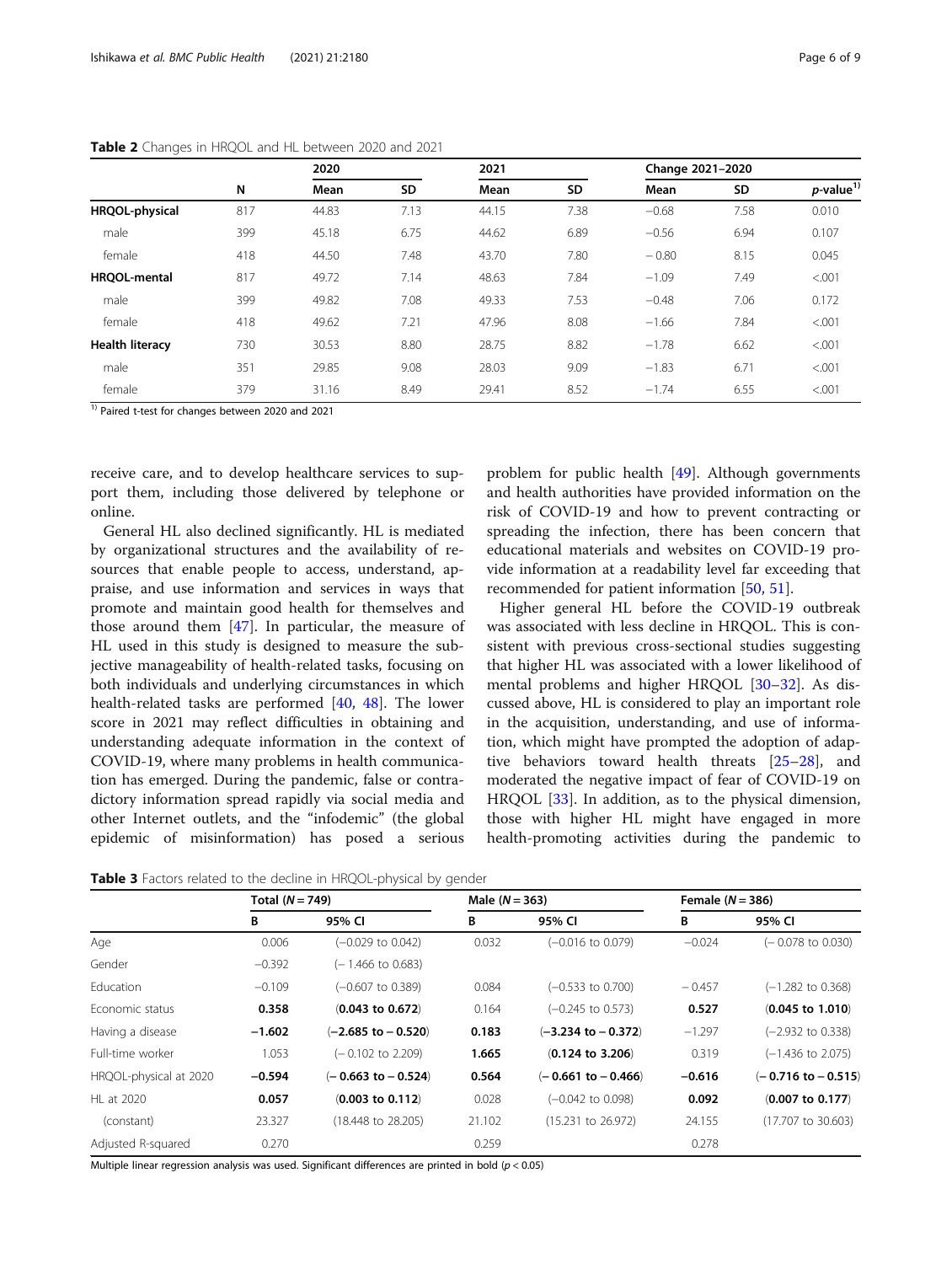|                      | Total $(N = 749)$ |                               |          | Male $(N = 363)$             |          | Female $(N = 386)$           |  |
|----------------------|-------------------|-------------------------------|----------|------------------------------|----------|------------------------------|--|
|                      | В                 | 95% CI                        | В        | 95% CI                       | В        | 95% CI                       |  |
| Age                  | 0.019             | $(-0.018 \text{ to } 0.056)$  | 0.017    | $(-0.033$ to 0.067)          | 0.027    | $(-0.028 \text{ to } 0.081)$ |  |
| Gender               | $-2.046$          | $(-3.145$ to $-0.947)$        |          |                              |          |                              |  |
| Education            | $-0.246$          | $(-0.756 \text{ to } 0.263)$  | $-0.535$ | $(-1.179 \text{ to } 0.108)$ | 0.136    | $(-0.692 \text{ to } 0.965)$ |  |
| Economic status      | 0.416             | $(0.093$ to $0.738)$          | 0.409    | $(-0.019$ to 0.837)          | 0.377    | $(-0.111$ to 0.865)          |  |
| Having a disease     | $-1.123$          | $(-2.204 \text{ to } -0.042)$ | $-0.786$ | $(-2.258 \text{ to } 0.686)$ | $-1.375$ | $(-2.965 \text{ to } 0.215)$ |  |
| Full-time worker     | $-0.916$          | (-2.099 to 0.267)             | 0.310    | $(-1.294 \text{ to } 1.914)$ | $-2.014$ | $(-3.783$ to $-0.246)$       |  |
| HROOL-mental at 2020 | $-0.502$          | $(-0.573$ to $-0.431)$        | $-0.486$ | $(-0.583$ to $-0.388)$       | $-0.520$ | $(-0.624$ to $-0.417)$       |  |
| HL at 2020           | 0.104             | $(0.048 \text{ to } 0.161)$   | 0.136    | $(0.063$ to $0.210)$         | 0.076    | (-0.011 to 0.162)            |  |
| (constant)           | 22.389            | (17.543 to 27.234)            | 18.601   | $(12.791$ to $24.412)$       | 19.260   | (12.885 to 25.634)           |  |
| Adjusted R-squared   | 0.208             |                               | 0.210    |                              | 0.194    |                              |  |

<span id="page-6-0"></span>Table 4 Factors related to the decline in HRQOL-mental by gender

Multiple linear regression analysis was used. Significant differences are printed in bold ( $p < 0.05$ )

maintain physical fitness [[29](#page-7-0)]. Our findings indicate that higher HL before the pandemic might have protected against a decline in HRQOL after controlling for sociodemographic variables such as age, gender, and income. HL is personal knowledge and competencies that accumulate through daily activities, social interactions, and across generations  $[47]$  $[47]$  $[47]$ . Thus, HL is likely to be improved by education unlike other sociodemographic factors such as gender and economic status. Educational interventions at ordinary times to enable people to develop transferable skills in accessing, understanding, analyzing, and applying health information may be important to reduce health disparities during times of health risk.

This study had several limitations. First, the participants were recruited from the database of a survey research company; therefore, we were unable to include individuals uninterested in participating in such commercial surveys. However, the database made possible a longitudinal survey with comparatively few dropouts (5.7% between 2020 and 2021). Second, the sample may not be representative of the general population of Japan. The proportion of university graduates in the sample was approximately 40%, compared with 25% based on the 2017 Employment Status Survey by the Statistics Bureau of Japan. The generalizability of our findings should be carefully considered based on these characteristics. Third, self-administration of questionnaires requires at least a basic level of literacy, which may have biased the findings to some degree. Fourth, HL was measured using a self-report questionnaire. The responses represented the participants' own perceptions and may have been different from the objective ability. Fifth, we did not know whether there were participants who had become infected with COVID-19, quarantined, or had close contact with infected persons. A previous study reported lower HRQOL among people with COVID-19 symptoms [\[32](#page-8-0)]. Also, health-related behaviors and mental health issues can affect HRQOL, but this was not examined in this study. Further studies taking account of these factors are needed to better understand the association between HL and HRQOL.

#### Conclusions

In conclusion, the physical and mental dimensions of HRQOL and general HL declined significantly from immediately before the COVID-19 outbreak to 1 year later. The decline in HRQOL was more significant in those with lower economic status and a disease currently being treated, as well as among women, particularly for the mental dimension. Healthcare support for these vulnerable groups is crucial during and after the pandemic. Higher general HL before the COVID-19 outbreak was associated with a lesser decline in HRQOL. General HL may be important for attenuating the decline in HRQOL by promoting effective use of health information and adaptive behaviors toward health threats. Further studies are needed to better understand the association between HL and HRQOL.

#### Abbreviations

HL: Health literacy; HRQOL: Health-related quality of life

#### Acknowledgements

Not applicable.

#### Authors' contributions

HI conceptualized the study, conducted analyses, and wrote the manuscript. MK and TK provided input on the research idea and statistical analyses and edited the manuscript. All authors have reviewed and approved of the final manuscript.

#### Funding

This research was supported by JSPS KAKENHI [grant number 20H03919].

#### Availability of data and materials

The datasets used and/or analysed during the current study are available from the corresponding author on reasonable request.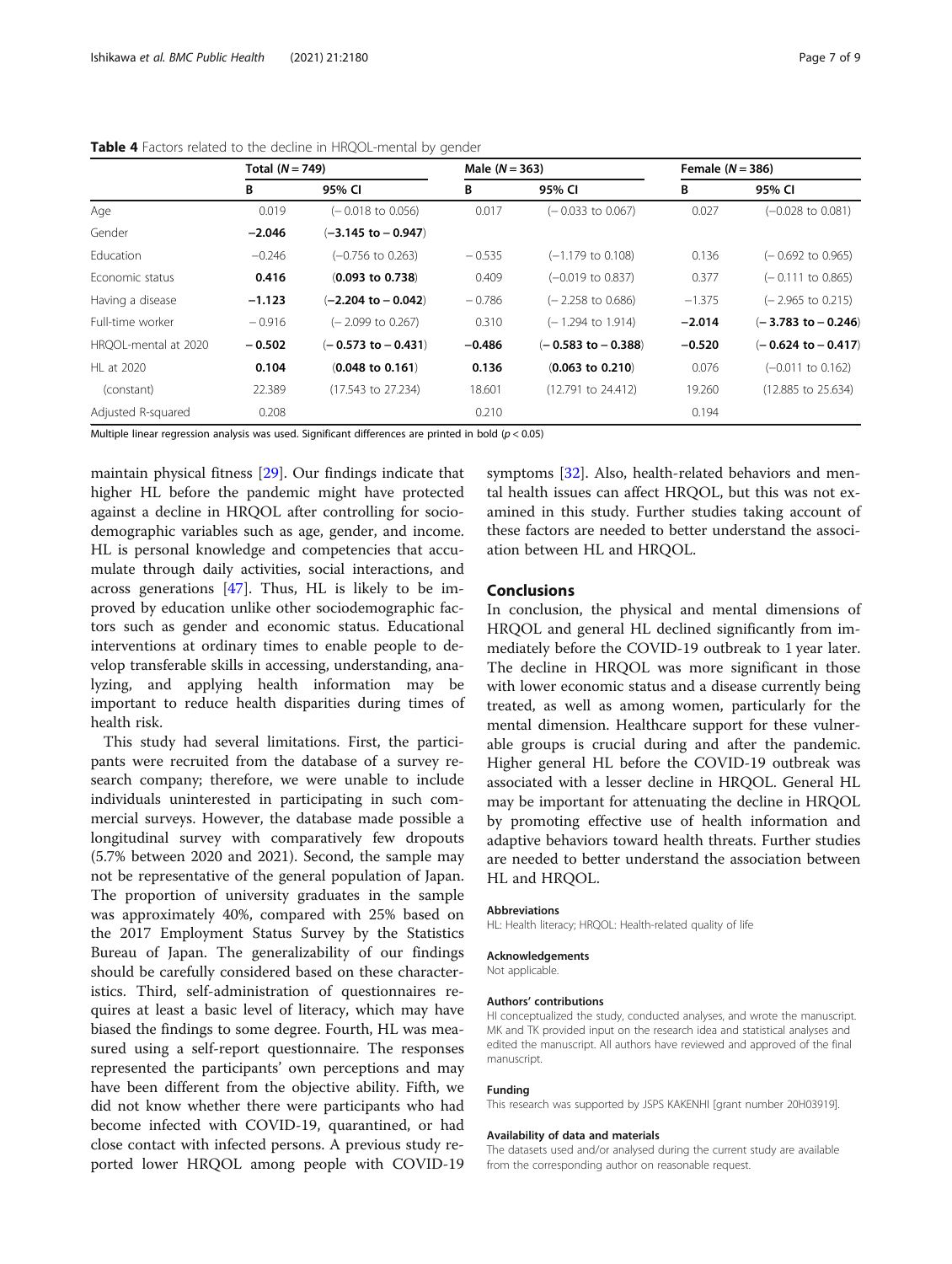#### <span id="page-7-0"></span>Declarations

#### Ethics approval and consent to participate

This study was approved by the Ethics Review Committee of Teikyo University (approval no. 20–227). All methods were performed in accordance with the Declaration of Helsinki. Prior to data collection, participants were given a copy of the participant information sheet and subsequently provided written informed consent.

#### Consent for publication

Not applicable.

#### Competing interests

The authors declare that they have no competing interests.

#### Author details

<sup>1</sup>Graduate School of Public Health, Teikyo University, 2-11-1 Kaga, Itabashi-ku, Tokyo 173-8605, Japan. <sup>2</sup>Department of Health Communication, Graduate School of Medicine, The University of Tokyo, 7-3-1 Hongo, Bunkyo-ku, Tokyo 113-8655, Japan.

# Received: 21 June 2021 Accepted: 25 October 2021<br>Published online: 27 November 2021

#### References

- 1. Bell D, Blanchflower D. US and UK labour markets before and during the COVID-19 crash. Natl Inst Econ Rev. 2020;252:R52–69. [https://doi.org/10.101](https://doi.org/10.1017/nie.2020.14) [7/nie.2020.14](https://doi.org/10.1017/nie.2020.14).
- 2. Breslau J, Finucane ML, Locker AR, Baird MD, Roth EA, Collins RL. A longitudinal study of psychological distress in the United States before and during the COVID-19 pandemic. Prev Med. 2021;143:106362. [https://doi.](https://doi.org/10.1016/j.ypmed.2020.106362) [org/10.1016/j.ypmed.2020.106362](https://doi.org/10.1016/j.ypmed.2020.106362).
- 3. Di Gessa G, Price D. Changes in health and social well-being in the COVID-19 clinically vulnerable older English population during the pandemic. J Epidemiol Community Health. 2021;75(11):1070–7. [https://doi.org/10.1136/](https://doi.org/10.1136/jech-2021-216405) [jech-2021-216405.](https://doi.org/10.1136/jech-2021-216405)
- 4. Daly M, Sutin AR, Robinson E. Depression reported by US adults in 2017- 2018 and March and April 2020. J Affect Disord. 2021;278:131–5. [https://doi.](https://doi.org/10.1016/j.jad.2020.09.065) [org/10.1016/j.jad.2020.09.065](https://doi.org/10.1016/j.jad.2020.09.065).
- 5. Daly M, Sutin AR, Robinson E. Longitudinal changes in mental health and the COVID-19 pandemic: evidence from the UK household longitudinal study. Psychol Med. 2020:1–10. <https://doi.org/10.1017/S0033291720004432>.
- 6. Ettman CK, Abdalla SM, Cohen GH, Sampson L, Vivier PM, Galea S. Prevalence of depression symptoms in US adults before and during the COVID-19 pandemic. JAMA Netw Open. 2020;3(9):e2019686. [https://doi.](https://doi.org/10.1001/jamanetworkopen.2020.19686) [org/10.1001/jamanetworkopen.2020.19686.](https://doi.org/10.1001/jamanetworkopen.2020.19686)
- 7. Niedzwiedz CL, Green MJ, Benzeval M, Campbell D, Craig P, Demou E, et al. Mental health and health behaviours before and during the initial phase of the COVID-19 lockdown: longitudinal analyses of the UK household longitudinal study. J Epidemiol Community Health. 2021;75(3):224–31. [https://doi.org/10.1136/jech-2020-215060.](https://doi.org/10.1136/jech-2020-215060)
- 8. McGinty EE, Presskreischer R, Han H, Barry CL. Psychological distress and loneliness reported by US adults in 2018 and April 2020. JAMA. 2020;324(1): 93–4. <https://doi.org/10.1001/jama.2020.9740>.
- 9. O'Kane SM, Lahart IM, Gallagher AM, Carlin A, Faulkner M, Jago R, et al. Changes in physical activity, sleep, mental health, and social media use during COVID-19 lockdown among adolescent girls: a mixed-methods study. J Phys Act Health. 2021;18(6):1–9. [https://doi.org/10.1123/jpah.2020-](https://doi.org/10.1123/jpah.2020-0649) [0649](https://doi.org/10.1123/jpah.2020-0649).
- 10. Koinig KA, Arnold C, Lehmann J, Giesinger J, Köck S, Willenbacher W, et al. The cancer patient's perspective of COVID-19-induced distress-a crosssectional study and a longitudinal comparison of HRQOL assessed before and during the pandemic. Cancer Med. 2021;10(12):3928–37. [https://doi.](https://doi.org/10.1002/cam4.3950) [org/10.1002/cam4.3950](https://doi.org/10.1002/cam4.3950).
- 11. Aihara Y, Kiyoshi M. Depressive symptoms in community-dwelling older adults in Japan before and during the COVID-19 pandemic. Int J Geriatr Psychiatry. 2021;36(7):1122–3. [https://doi.org/10.1002/gps.5558.](https://doi.org/10.1002/gps.5558)
- 12. Makizako H, Akaida S, Shono S, Shiiba R, Taniguchi Y, Shiratsuchi D, et al. Physical activity and perceived physical fitness during the COVID-19 epidemic: a population of 40- to 69-year-olds in Japan. Int J Environ Res Public Health. 2021;18(9). [https://doi.org/10.3390/ijerph18094832.](https://doi.org/10.3390/ijerph18094832)
- 13. Obuchi SP, Kawai H, Ejiri M, Ito K, Murakawa K. Change in outdoor walking behavior during the coronavirus disease pandemic in Japan: a longitudinal study. Gait Posture. 2021;88:42–6. [https://doi.org/10.1016/j.gaitpost.2021.05.](https://doi.org/10.1016/j.gaitpost.2021.05.005) [005.](https://doi.org/10.1016/j.gaitpost.2021.05.005)
- 14. Puccinelli PJ, da Costa TS, Seffrin A, de Lira CAB, Vancini RL, Nikolaidis PT, et al. Reduced level of physical activity during COVID-19 pandemic is associated with depression and anxiety levels: an internet-based survey. BMC Public Health. 2021;21(1):425. <https://doi.org/10.1186/s12889-021-10470-z>.
- 15. Paakkari L, Okan O. COVID-19: health literacy is an underestimated problem. Lancet Public Health. 2020;5(5):e249–50. [https://doi.org/10.1016/S2468-2](https://doi.org/10.1016/S2468-2667(20)30086-4) [667\(20\)30086-4](https://doi.org/10.1016/S2468-2667(20)30086-4).
- 16. Abel T, McQueen D. Critical health literacy in pandemics: the special case of COVID-19. Health Promot Int. 2020;35(6):1612–3. [https://doi.org/10.1093/hea](https://doi.org/10.1093/heapro/daaa040) [pro/daaa040.](https://doi.org/10.1093/heapro/daaa040)
- 17. Corvo E, De Caro W. The paradox of the link between health literacy and health promotion: the case of COVID-19. Prof Inferm. 2020;73(3):219–22. [https://doi.org/10.7429/pi.2020.733219.](https://doi.org/10.7429/pi.2020.733219)
- 18. Košir U, Sørensen K. COVID-19: the key to flattening the curve is health literacy. Perspect Public Health. 2020;1757913920936717:175791392093671. [https://doi.org/10.1177/1757913920936717.](https://doi.org/10.1177/1757913920936717)
- 19. Cangussú LR, Barros IRP, Botelho Filho CAL, Sampaio Filho JDR, Lopes MR. COVID-19 and health literacy: the yell of a silent epidemic amidst the pandemic. Rev Assoc Med Bras (1992). 2020;66(Suppl 2):31–3.
- 20. Hashemi-Shahri SM, Khammarnia M, Ansari-Moghaddam A, Setoodehzadeh F, Okati-Aliabad H, Peyvand M. Sources of news as a necessity for improving community health literacy about COVID-19. Med J Islam Repub Iran. 2020; 34:63. [https://doi.org/10.47176/mjiri.34.63.](https://doi.org/10.47176/mjiri.34.63)
- 21. Spring H. Health literacy and COVID-19. Health Inf Libr J. 2020;37(3):171–2. [https://doi.org/10.1111/hir.12322.](https://doi.org/10.1111/hir.12322)
- 22. Van den Broucke S. Why health promotion matters to the COVID-19 pandemic, and vice versa. Health Promot Int. 2020;35(2):181–6. [https://doi.](https://doi.org/10.1093/heapro/daaa042) [org/10.1093/heapro/daaa042](https://doi.org/10.1093/heapro/daaa042).
- 23. Sorensen K, Van den Broucke S, Fullam J, Doyle G, Pelikan J, Slonska Z, et al. Health literacy and public health: a systematic review and integration of definitions and models. BMC Public Health. 2012;12(1):80. [https://doi.org/1](https://doi.org/10.1186/1471-2458-12-80) [0.1186/1471-2458-12-80.](https://doi.org/10.1186/1471-2458-12-80)
- 24. Matterne U, Egger N, Tempes J, Tischer C, Lander J, Dierks ML, et al. Health literacy in the general population in the context of epidemic or pandemic coronavirus outbreak situations: rapid scoping review. Patient Educ Couns. 2021;104(2):223–34. [https://doi.org/10.1016/j.pec.2020.10.012.](https://doi.org/10.1016/j.pec.2020.10.012)
- 25. Okan O, Bollweg TM, Berens EM, Hurrelmann K, Bauer U, Schaeffer D. Coronavirus-related health literacy: a cross-sectional study in adults during the COVID-19 infodemic in Germany. Int J Environ Res Public Health. 2020; 17(15). <https://doi.org/10.3390/ijerph17155503>.
- 26. Niu Z, Qin Z, Hu P, Wang T. Health beliefs, trust in media sources, health literacy, and preventive behaviors among high-risk Chinese for COVID-19. Health Commun. 2021:1–9. <https://doi.org/10.1080/10410236.2021.1880684>.
- 27. Gautam V, S D, Rustagi N, Mittal A, Patel M, Shafi S, et al. Health literacy, preventive COVID 19 behaviour and adherence to chronic disease treatment during lockdown among patients registered at primary health facility in urban Jodhpur, Rajasthan. Diabetes Metab Syndr. 2020;15(1):205– 11. [https://doi.org/10.1016/j.dsx.2020.12.023.](https://doi.org/10.1016/j.dsx.2020.12.023)
- 28. McCaffery KJ, Dodd RH, Cvejic E, Ayrek J, Batcup C, Isautier JM, et al. Health literacy and disparities in COVID-19-related knowledge, attitudes, beliefs and behaviours in Australia. Public Health Res Pract. 2020;30(4). [https://doi.org/1](https://doi.org/10.17061/phrp30342012) [0.17061/phrp30342012.](https://doi.org/10.17061/phrp30342012)
- 29. Shiratsuchi D, Makizako H, Nakai Y, Taniguchi Y, Akanuma T, Yokoyama K, et al. Association of health literacy with the implementation of exercise during the declaration of COVID-19 state of emergency among Japanese community-dwelling old-old adults. Int J Environ Res Public Health. 2021; 18(4). [https://doi.org/10.3390/ijerph18042100.](https://doi.org/10.3390/ijerph18042100)
- 30. Tran TV, Nguyen HC, Pham LV, Nguyen MH, Nguyen HC, Ha TH, et al. Impacts and interactions of COVID-19 response involvement, health-related behaviours, health literacy on anxiety, depression and health-related quality of life among healthcare workers: a cross-sectional study. BMJ Open. 2020; 10(12):e041394. [https://doi.org/10.1136/bmjopen-2020-041394.](https://doi.org/10.1136/bmjopen-2020-041394)
- 31. Vu DN, Phan DT, Nguyen HC, Le LTH, Nguyen HC, Ha TH, et al. Impacts of digital healthy diet literacy and healthy eating behavior on fear of COVID-19, changes in mental health, and health-related quality of life among frontline health care workers. Nutrients. 2021;13(8):2656. [https://doi.org/10.3390/](https://doi.org/10.3390/nu13082656) [nu13082656.](https://doi.org/10.3390/nu13082656)